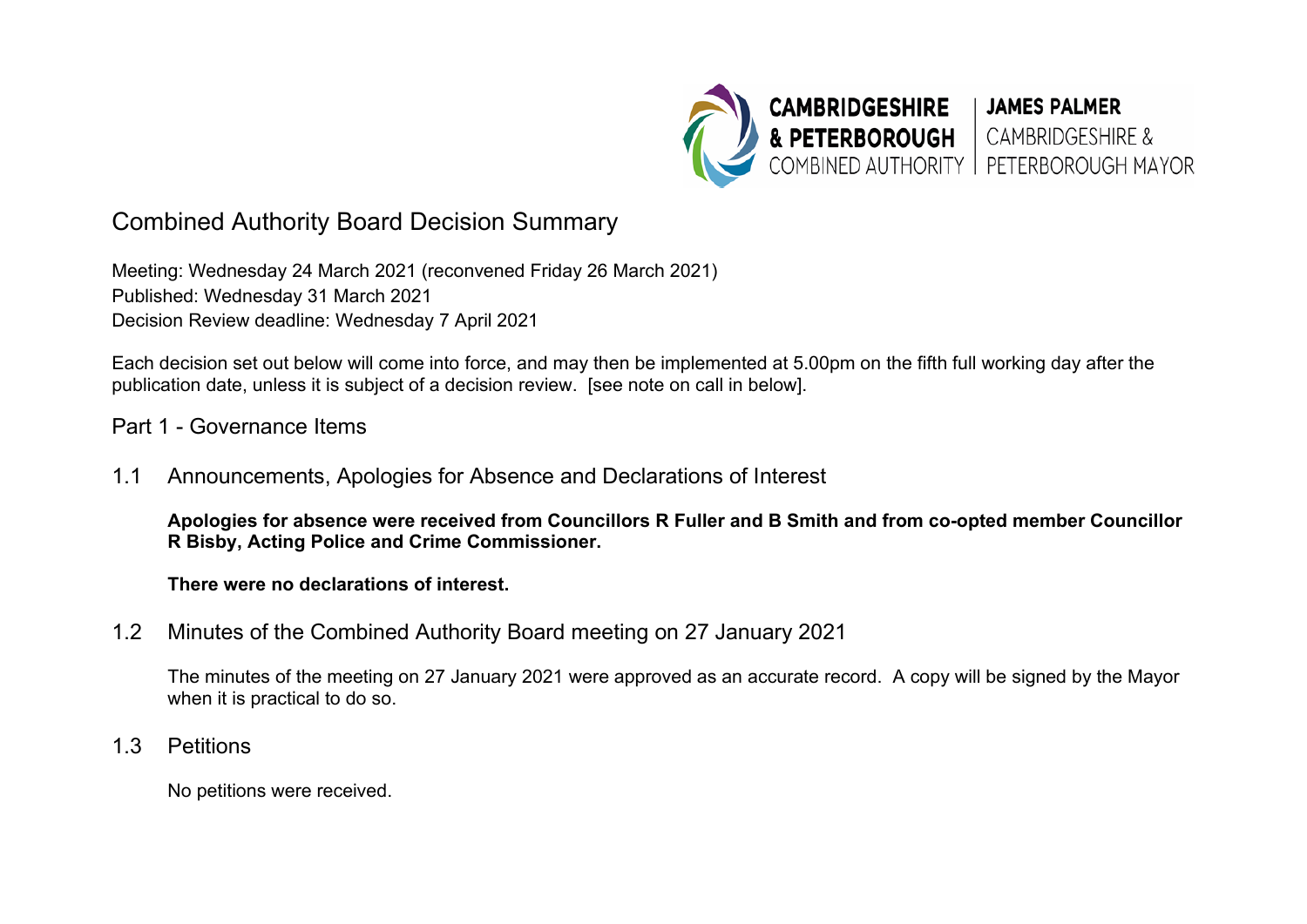1.4 Public Questions

No public questions were received.

1.5 Forward Plan- 16 March 2021

#### **It was resolved to approve the Forward Plan.**

1.6 Combined Authority Appointments March 2021

It was resolved to:

- a) Ratify the appointment by Fenland District Council of Councillor Alex Miscandlon as one of its members on the Overview and Scrutiny Committee for the remainder of the municipal year 2020/2021.
- b) Ratify the appointment by Fenland District Council of Councillor Susan Wallwark as one of its substitute members on the Overview and Scrutiny Committee for the remainder of the municipal year 2020/2021.
- c) Ratify the appointment by Cambridgeshire County Council of Councillor Mark Goldsack as its member on the Housing and Communities Committee for the remainder of the municipal year 2020/2021.

### 1.7 Local Assurance Framework Annual Review

- a) Approve the revised draft of the Assurance Framework and note that a draft has been sent to the Cities and Local Growth Unit (CLGU) for sign off.
- b) Delegate authority to the Monitoring Officer, in consultation with the Mayor, to make further amendments to the draft Assurance Framework following feedback from CLGU.
- c) Approve adoption of the revised draft of the Assurance Framework following sign off from CLGU.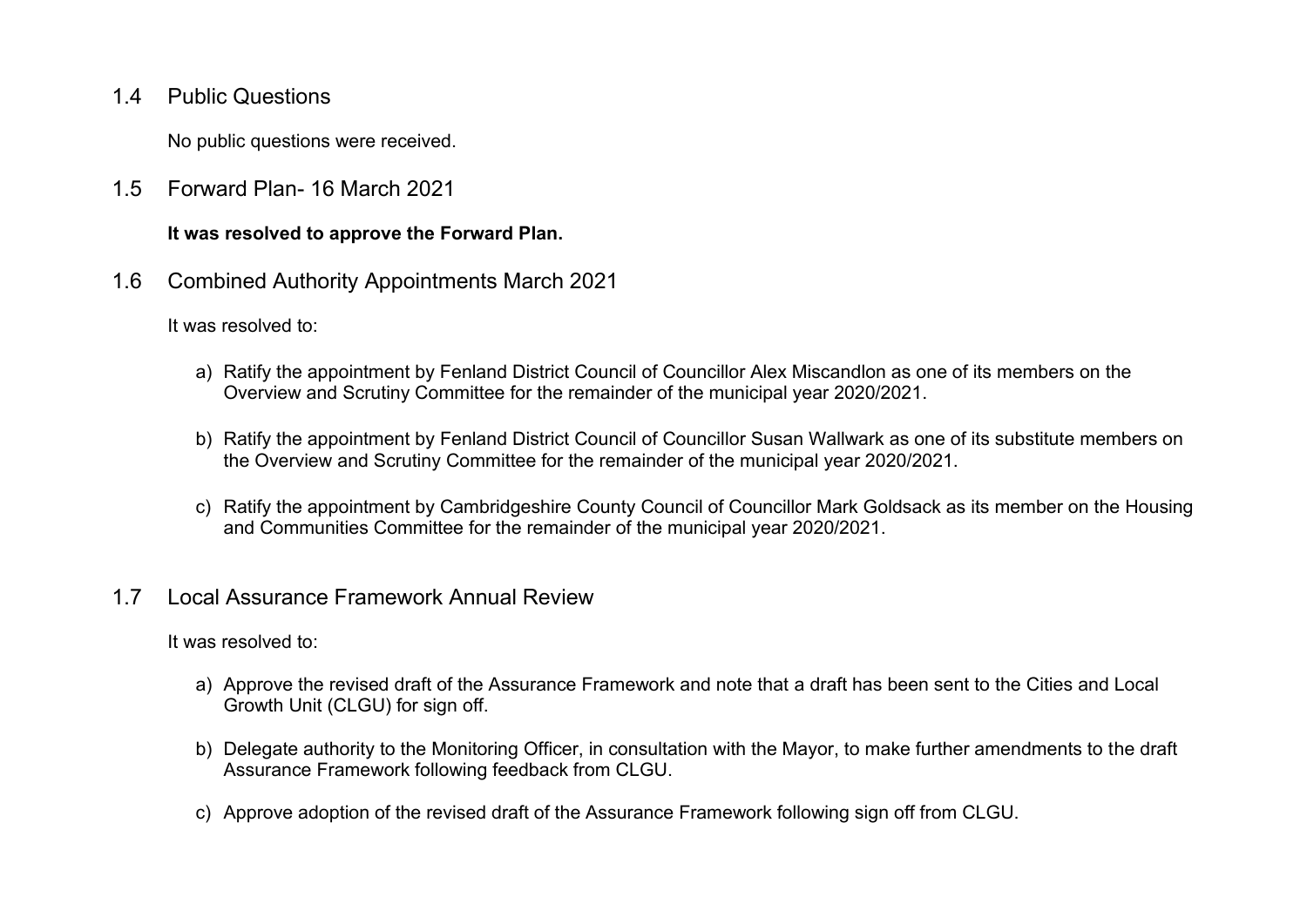- d) Agree to a Lead Member from the Overview and Scrutiny Committee carrying out the role of shadowing the Business Board and agree the role description for that Lead Member
- e) Subject to (d) above, note that Councillor Murphy will undertake the role of Lead Member for the Business Board on behalf of the Overview and Scrutiny Committee.
- **f) Refer the recommendation of the Audit and Governance Committee, 'that there should be a presumption that meetings of the Business Board are carried out in public (unless otherwise determined by the Chair)', to the Business Board for comment and consideration.**
- Part 2 Finance
- 2.1. Budget Monitor Report: March 2021

It was resolved to:

- a) Note the financial position of the Combined Authority for the year to date.
- b) Approve the provisional carry forwards as set out in the paper.
- c) Note the Chief Finance Officer's acceptance of four grants, and approval of associated spend for the two revenue grants.
- 2.2 Financial Strategies 2021-22

- a) Approve the following Financial Strategies:
	- i. The Capital Strategy 2021-22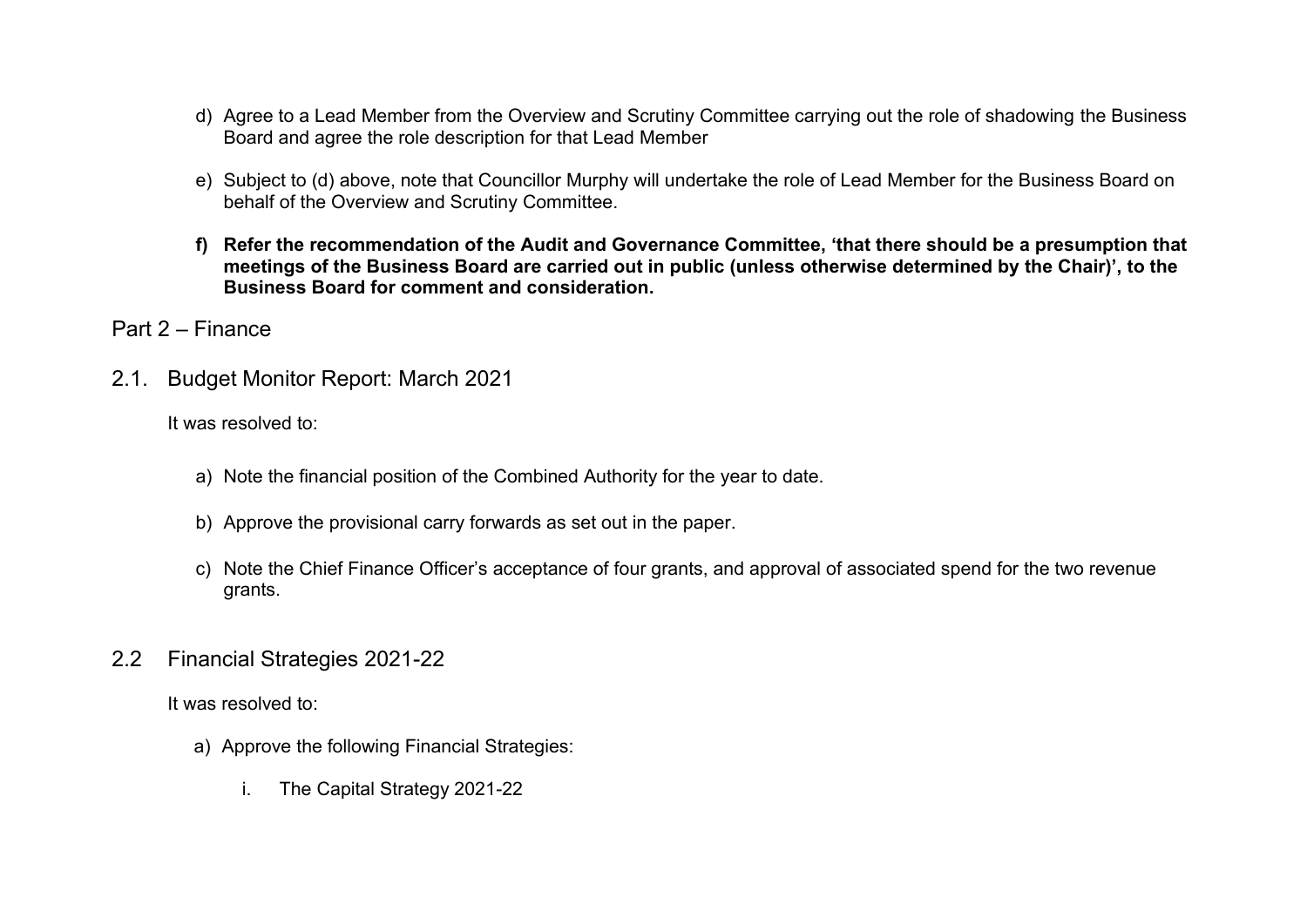- ii. The Investment Strategy 2021-22
- iii. The Treasury Management Strategy 2021-22
- b) Approve the Minimum Revenue Provision Statement for 2021-22
- 2.3 Combined Authority Mayoral Elections 2021

It was resolved to:

Note the Combined Authority noted the cost estimates for the 2021 Mayoral Elections.

- Part 3 Combined Authority Decisions
- 3.1 CAM Progress Report March 2021

It was resolved to:

a) Note the outcome of the conceptual design process with the three expert companies developing future public transport designs; Dromos Technologies, Egis Rail UK and Mott MacDonald.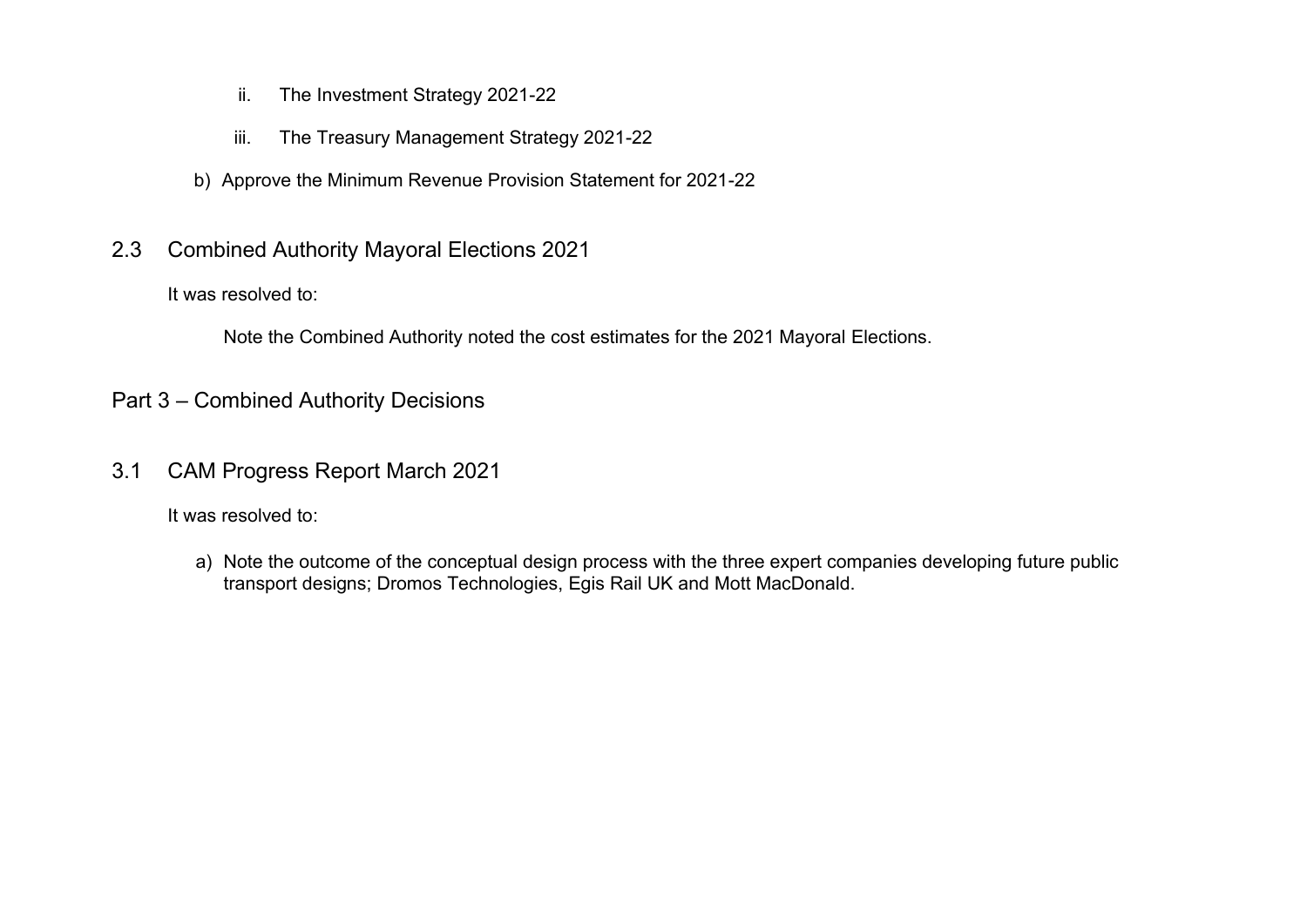- b) Delegate authority to the Chief Executives to:
	- i. award a framework agreement to the successful tenderers for Lot 2 (Engineering, Technology and Environment) and Lot 3 (Funding & Finance Advisors and Business Case Writing) following the completion of the procurement exercise and authorise the drawdown of budget for Lots 2 and 3 of up to £3.5 million.
	- ii. to approve the call-off of the required task orders under these framework agreements in accordance with the confirmed budget and agreed scope of works/ programme timescales.
	- iii. novate the Framework agreements and Task Orders to One CAM Ltd at the appropriate time.
- c) Approve the appointments of:
	- i. A Chief Executive Officer for One CAM Ltd.
	- ii. **Timothy Keogh as** Chief Finance Officer for One CAM Ltd.
	- iii. **Dr Joanna Dally** as Director of Strategy and Sponsorship for One CAM Ltd.
- d) To approve the equity investment of £2m currently earmarked in the Medium Term Financial Plan to support the running costs of One CAM Ltd during the 2021/22 financial year.
- 3.2 Cambridgeshire and Peterborough Regional Transport Model

It was resolved to:

Approve the drawdown of £750,000 from the Medium Term Financial Plan for the development of a Regional Transport Model for the Cambridgeshire and Peterborough region.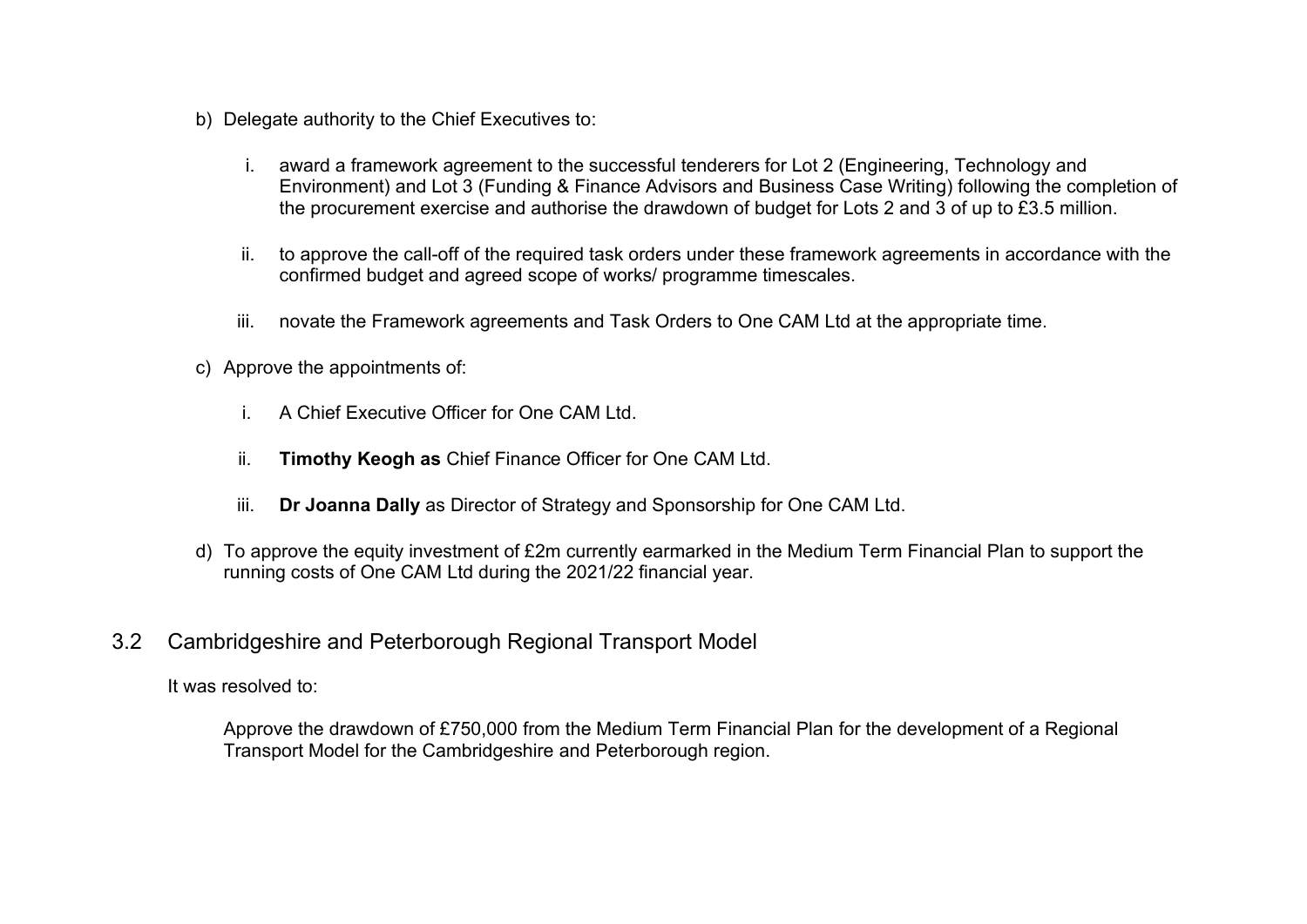### 3.3 A605 Stanground – Whittlesey Access Improvement

It was resolved to:

Approve additional funding of £220,000 for the A605 Stanground – Whittlesey Access Improvement

# 3.4 Market Towns Programme - Approval of Fourth Tranche of Project Proposals

It was resolved to:

- a) Approve project proposals received under the Market Towns Programme and in response to town centre Covid-19 recovery received from Fenland and Huntingdonshire to the sum of £778,679
- b) Authorise the Chief Legal Officer and Monitoring Officer to complete grant agreements with the grant recipients

### 3.5 Greater South East Energy Hub

- a) review the transfer of the Accountable Body for the Greater South East Energy Hub
- b) agree to retain the Accountable Body for the Greater South East Energy Hub as the Cambridgeshire and Peterborough Combined Authority
- c) approve the Greater South East Energy Hub Business Plan for the Combined Authority area and, subject to the grant being offered by BEIS, approve the creation of a budget line to deliver the services set out in the Memorandum of Understanding.
- d) Delegate Authority to the Chief Officer to enter into contracts for Managing Agent(s), works or other, as required, to spend the funding for the Green Home Grant Local Authority Delivery scheme.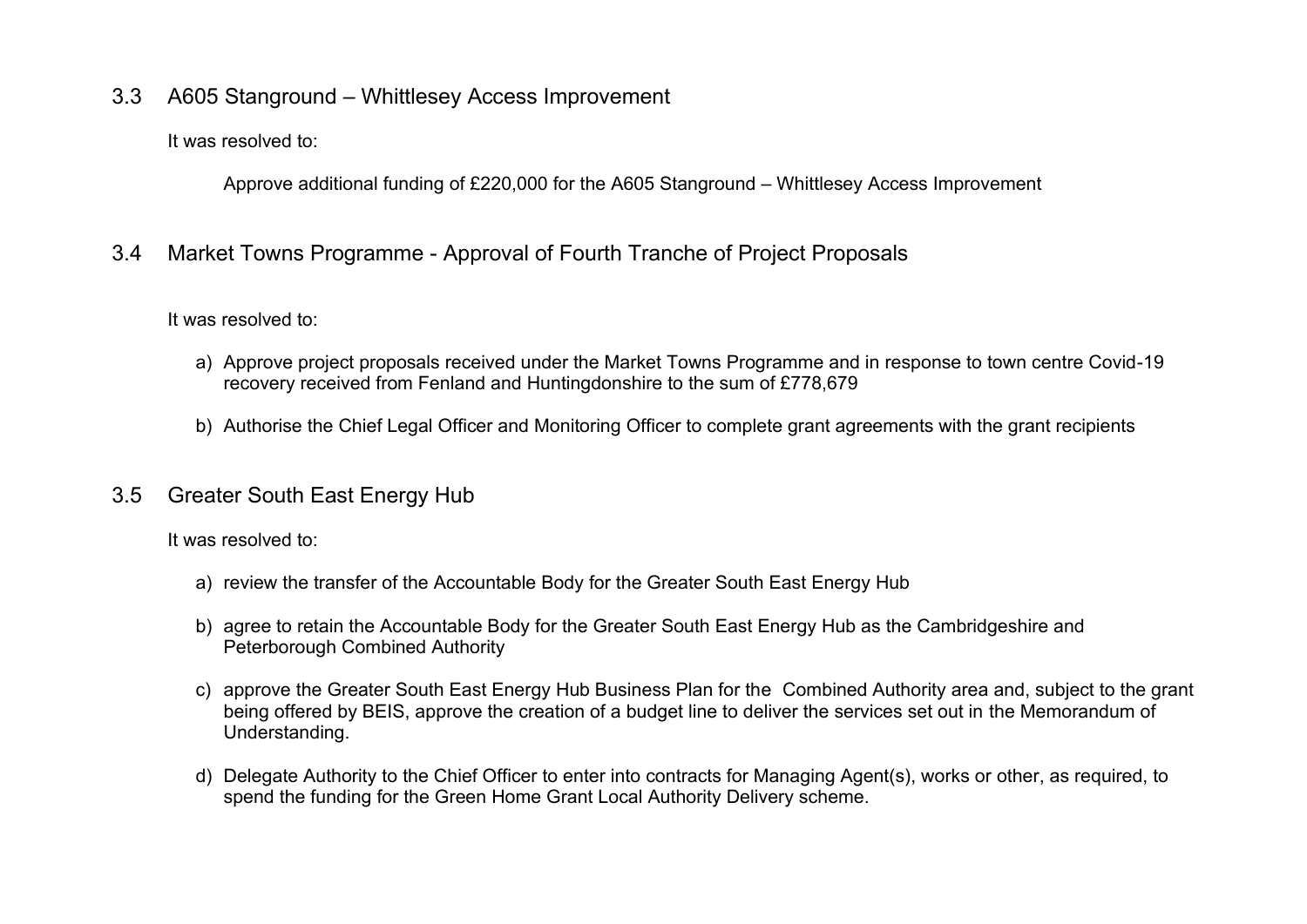### 3.6 Independent Commission on Climate Change - Interim report

It was resolved to:

- a) welcome the initial report of the Cambridgeshire and Peterborough Independent Commission on Climate (CPICC) and formally thank the Chair and members of the Commission for their work so far;
- b) develop a response to the Commission recommendations, with the engagement of member councils and the Business Board, to consider at an early future meeting of the Board.
- c) without prejudice to that full response, to:
	- i. immediately release £50,000 of revenue funding to provide support to the CPICC Fenland Peat Committee in the coming financial year; and
	- ii. Commission officers to commence preparatory work for the formation of the Climate Cabinet (as described in the CPICC report), as part of Overarching Recommendation 1, **although in recognition of the non-executive role of the body, references to a 'climate cabinet' should be changed to 'climate working group'.**

By recommendation to the Combined Authority Board

Part 4 – Transport and Infrastructure Committee recommendations to the Combined Authority Board

4.1 Local Transport Plan and Low Emission Vehicles Strategy

It was resolved to:

Approve and allocate £200,000 from the Medium Term Financial Plan revenue budget for Local Transport Plan development work, in line with the proposals in the report to the Transport and Infrastructure Committee on 10 March 2021.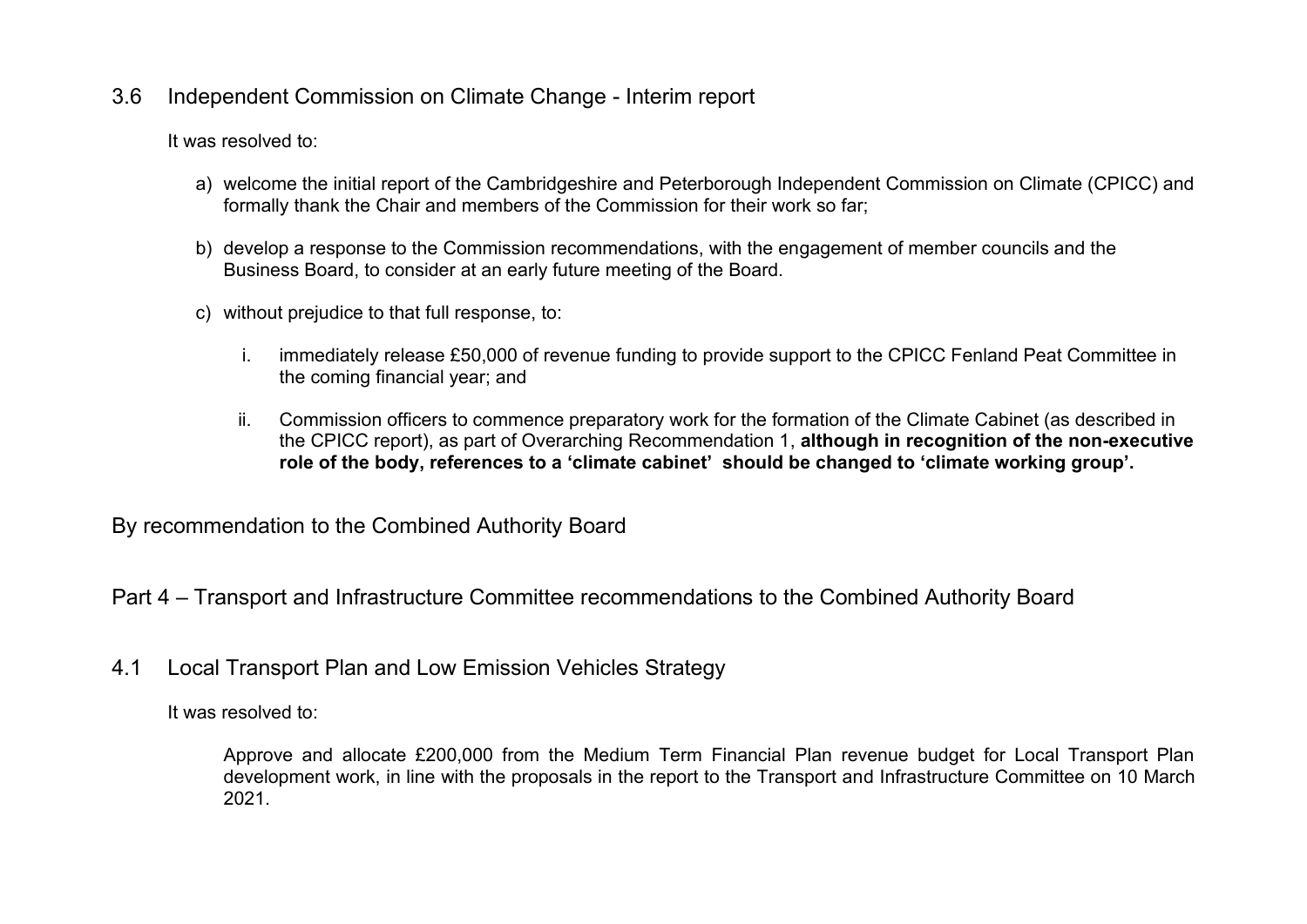#### 4.2 Fengate Phase 2 University Access

It was resolved to:

- a) Approve the drawdown of £160,000 from the Medium-Term Financial Plan to produce Phase One of the Outline Business Case and to carry forward £120,000 of subject to approval funding into 2021-22 financial year.
- b) Authorise the Director of Delivery and Strategy to conclude a Grant Funding Agreement with Peterborough City Council on terms approved by the Chief Legal Officer.

#### 4.3 A47 Dualling

It was resolved to:

Note the content of the report to the Transport and Infrastructure Committee on 10 March 2021.

#### 4.4 Wisbech Rail

It was resolved to:

Approve the drawdown of £300,000 capital funding from the Medium-Term Financial Plan to enable the next steps to progress and be spent in 2021/22.

#### 4.5 St Ives

It was resolved to:

Approve the reallocation of revenue budget savings of £137,000, made through the efficient tendering of the A141 Strategic Outline Business Case project, to fund the Strategic Outline Business Case associated with St Ives.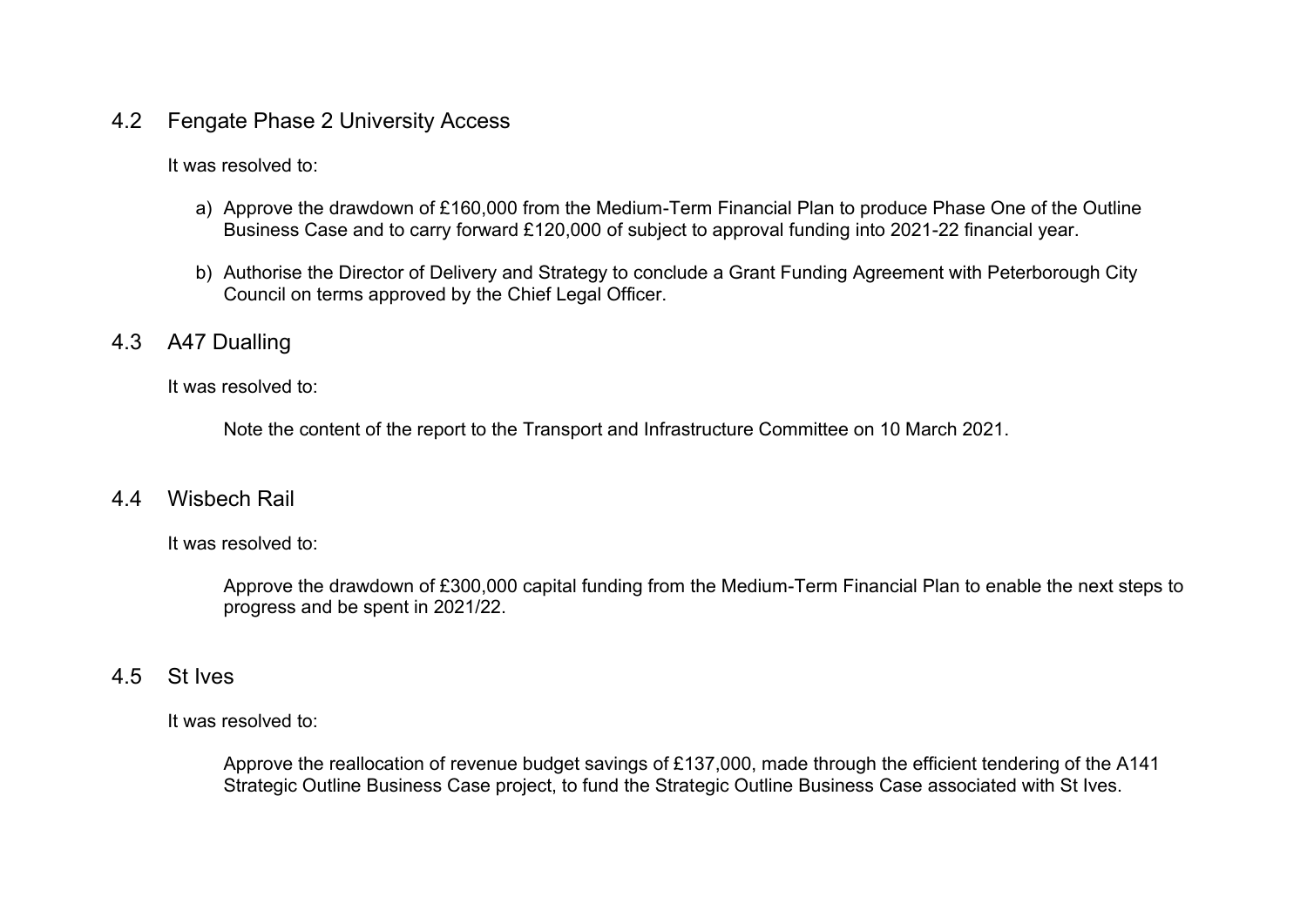### 4.6 March Area Transport Study March 2021

It was resolved to:

Approve the drawdown of £60,000 from the Medium-Term Financial Plan to undertake additional work to establish a list of walking and cycling interventions.

### 4.7 England's Economic Heartland Transport Strategy

It was resolved to:

Provide advice to the Mayor on the Combined Authority's position in relation to the revised Transport Strategy prepared by England's Economic Heartland (EEH), for him to take into account in attending EEH governance meetings.

### Part 5 – Housing and Communities Committee recommendations to the Combined Authority Board

### 5.1 £100M Affordable Housing Programme

- a) Approve the revised proposals for the future delivery and completion of the £100m Affordable Housing Programme as outlined in paragraph 3.3 of the revised report to the Housing and Communities Committee on 15 March 2021.
- b) Note the revised arrangements for the operation and completion of the £70m Cambridge City Housing Programme.
- c) Instruct the Chief Executives to inform the MHCLG of the recommendation as agreed and bring forward a report to the Board on the arrangements for the implementation of the revised scheme.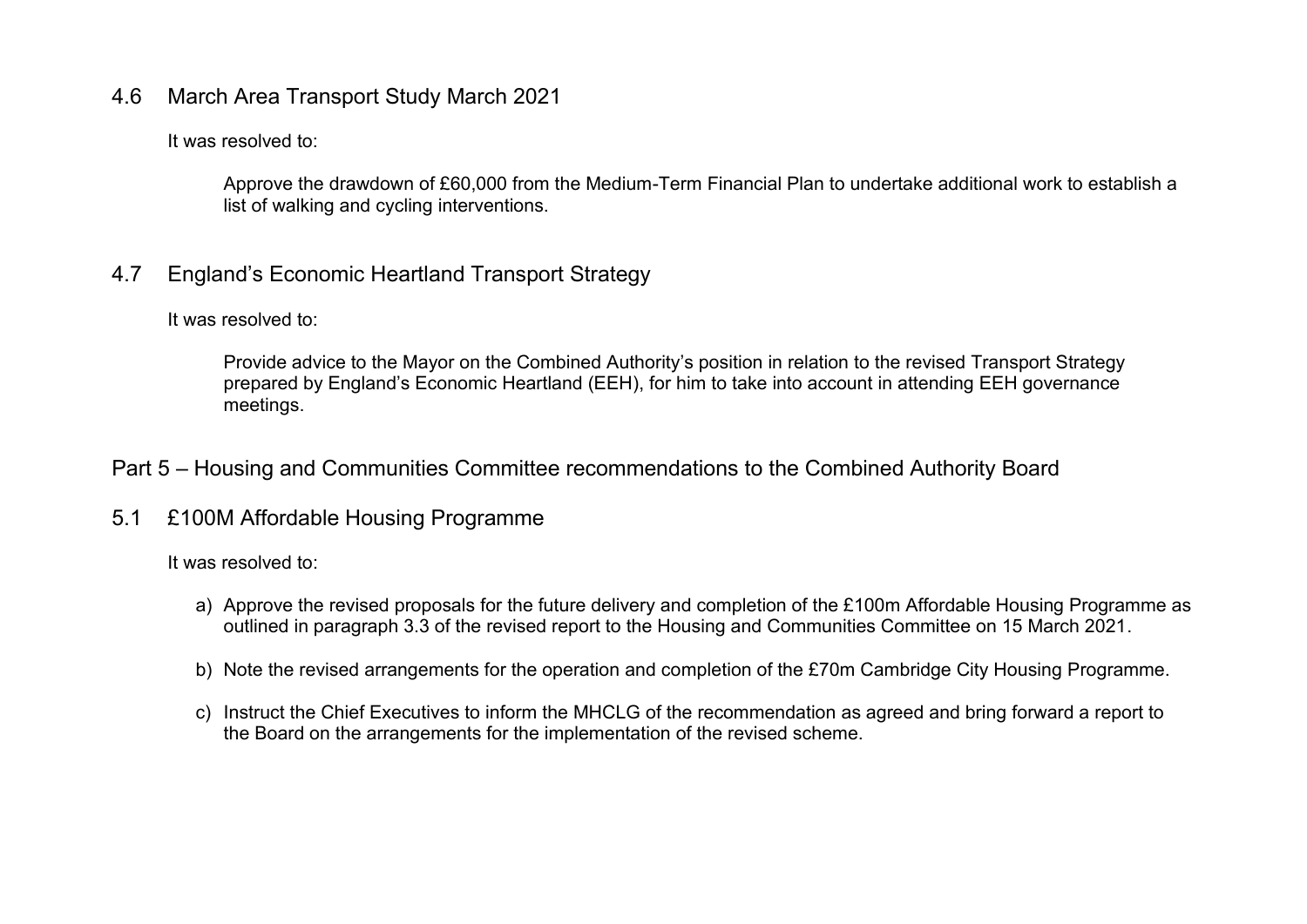### Part 6 – Skills Committee recommendations to the Combined Authority Board

6.1 Lifetime Skills Guarantee

It was resolved to:

- a) Note the additional funding from the Department for Education (DfE), delegated to Mayoral Combined Authorities as part of the Government's Lifetime Skills Guarantee, to deliver free Level 3 courses for adults aged 24+.
- b) Approve the approach to spending this additional ring-fenced funding through the Adult Education Board (AEB) Commissioning Principles set out in the report to the Skills Committee on 15 March 2021, including the creation of a 'Level 3 courses' budget line as shown in Table 2, and applying a 3.4% top slice.

# Part 7 – Business Board recommendations to the Combined Authority Board

7.1 Local Growth Fund Programme Management Review January 2021

It was resolved to:

Note the programme updates set out in the report to the Business Board on 16 March 2021.

### 7.2 Local Economic Recovery Strategy Updated Refresh

It was resolved to:

Approve the updated version of the Local Economic Recovery Strategy (LERS) for Cambridgeshire and Peterborough.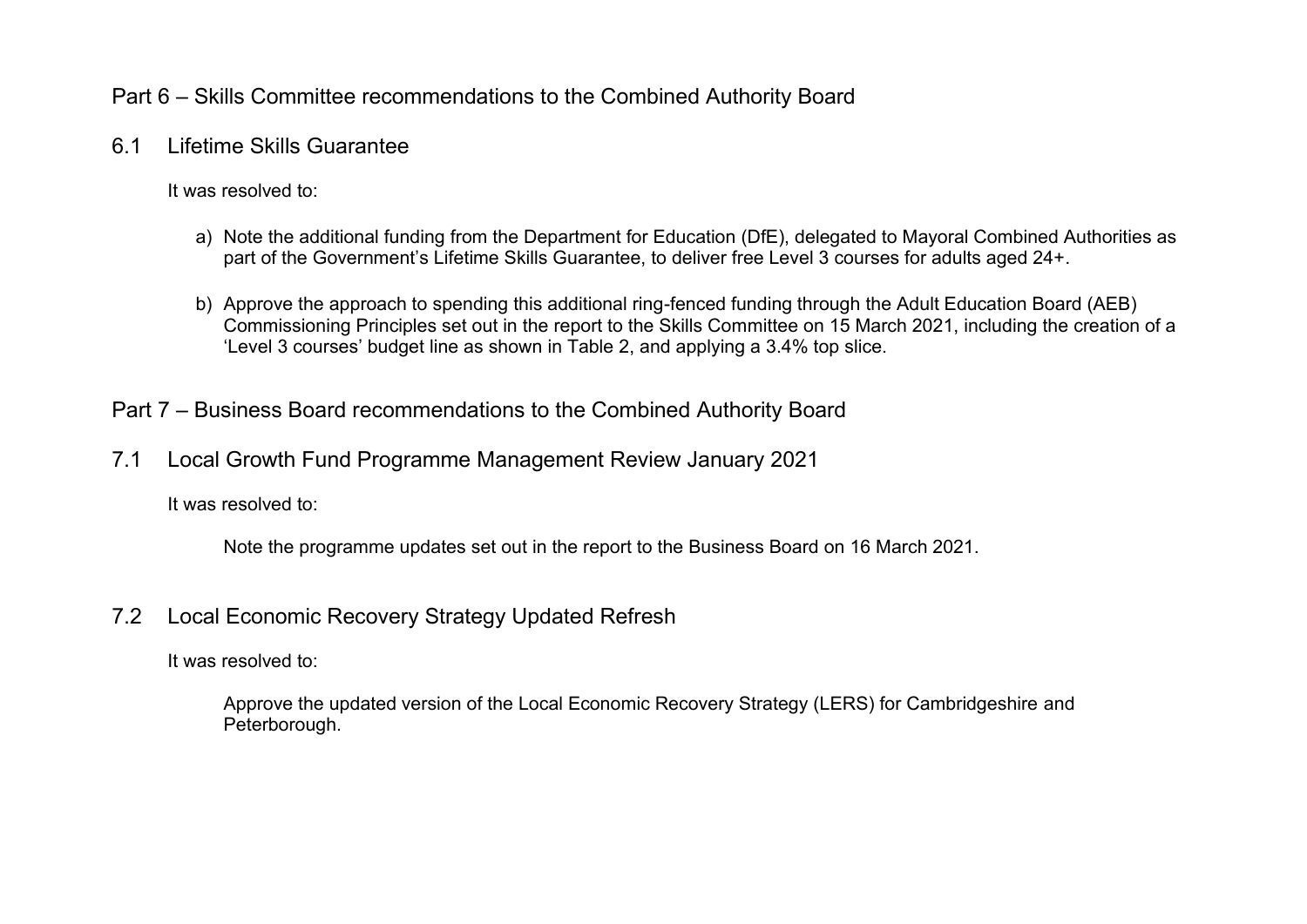### 7.3 Resolution of Local Enterprise Partnership Overlaps

It was resolved to:

- a) Note and approve the revised geographical local enterprise partnership (LEP) boundary and resolution of delivery overlaps with neighbouring LEPs.
- b) Approve the Strategic Partnership Agreements (SPAs) with the remaining two neighbouring LEPs.

# 7.4 Busines Growth Service

It was resolved to:

- a) Approve in principle raising the maximum grant limit from £150,000 to £500,000 on the Business Growth Service Capital Grant scheme, for the applicant as set out in the exempt Appendix 4, subject to the investment case of that company being approved by the Business Board;
- b) Note the Business Board Urgency Procedure Decision.
- c) Note the Mayoral Decision Notice.
- d) Note the Business Growth Service contractual and financial position.
- Part 8 Motions on notice submitted under Proceedings of Meetings Rule 14
- 8.1 Motion on Notice from Councillor Bridget Smith

**On being put to the vote the motion was lost.**